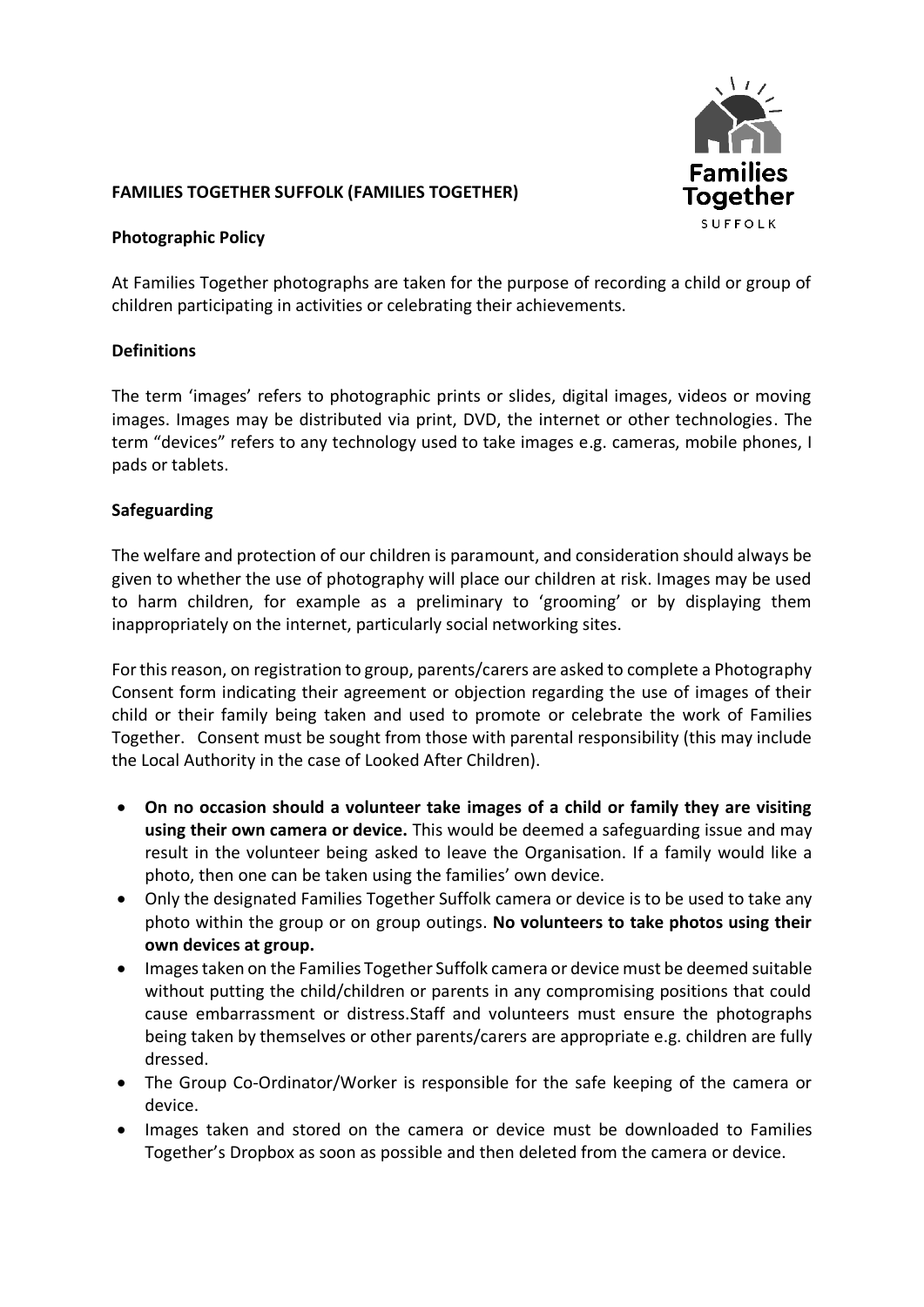• If parents at the family group want to take photos of their own children with their own camera or device this is acceptable. If they are photographing a child or children other than their own child/children then they must seek permission from a Families Together staff member who will consult the appropriate consent form.

## **Publicity**

On occasion photographs are taken at group events e.g. garden parties or trips. This is an important part of celebrating achievement and successes and highlighting the work of Families Together. Any child whose parents have withheld permission will not be photographed.

Parents will be asked to notify the organiser if they don't wish their family to be photographed and the photographer will be advised. The photographer will be wearing an orange staff badge to identify them.

### **Facebook and Other Social Media**

No photographs taken at Families Together activities are to be shared on social media unless the parent has signed the photography consent form. Volunteers should never post any photos of their Families Together families on their personal Facebook or other social media page.

| Signed by Chair: | C. Read                                                |  |
|------------------|--------------------------------------------------------|--|
| Date:            | 1 <sup>st</sup> November 2021                          |  |
| Review Date:     | To be reviewed as organisation or legislation requires |  |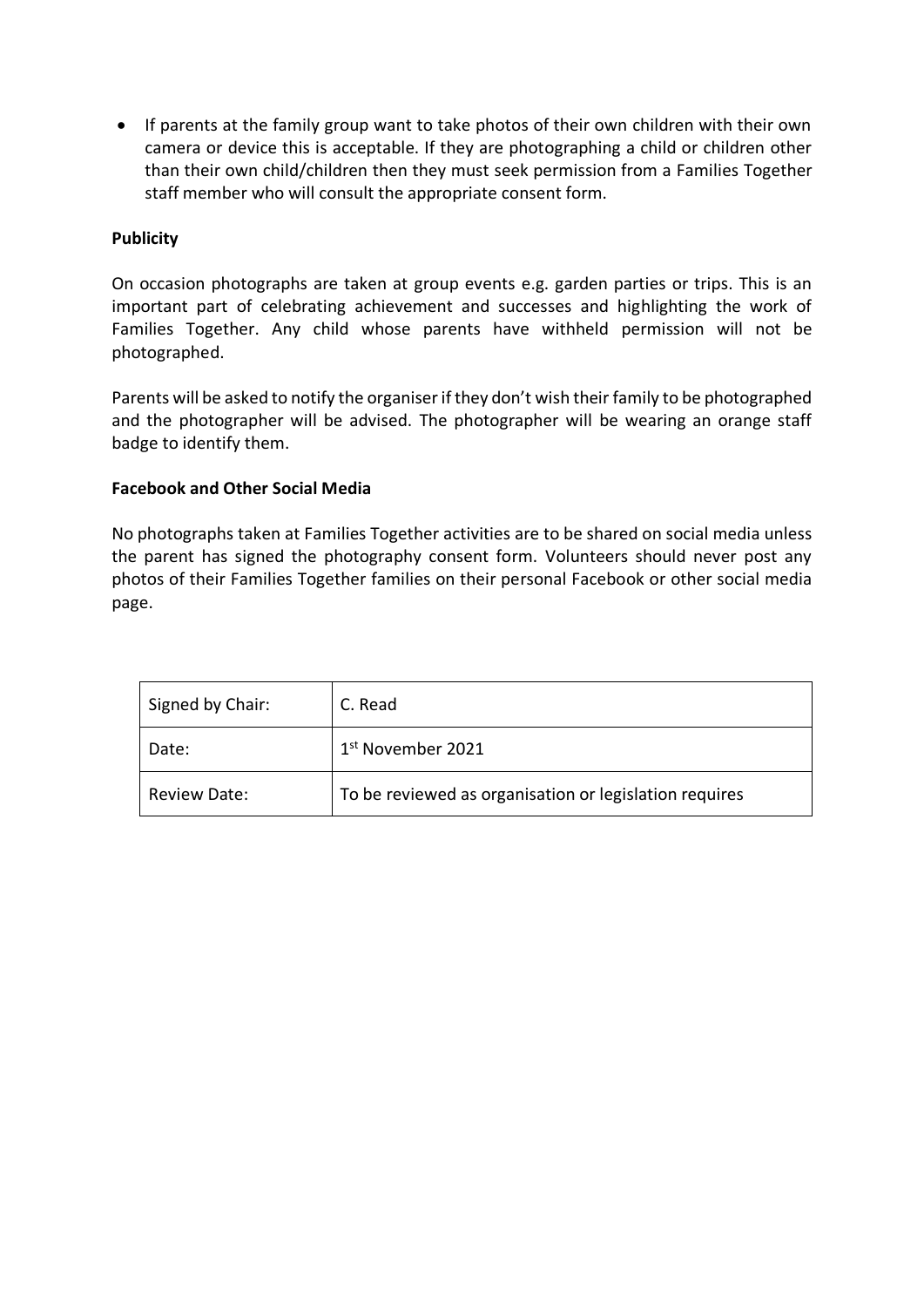# **FAMILIES TOGETHER REGISTRATION FORM FOR GROUPS**

| Group Attending:                             |                                                                                             |                |                                       |  |  |
|----------------------------------------------|---------------------------------------------------------------------------------------------|----------------|---------------------------------------|--|--|
| Please record children attending group only: |                                                                                             |                |                                       |  |  |
| Child 1 Name:                                |                                                                                             | Date of Birth: |                                       |  |  |
| Child 2 Name:                                |                                                                                             | Date of Birth: |                                       |  |  |
| Child 3 Name:                                |                                                                                             | Date of Birth: |                                       |  |  |
| Parent/carer                                 | (Full Name)                                                                                 |                |                                       |  |  |
| attending group                              |                                                                                             |                |                                       |  |  |
| Relationship to                              |                                                                                             |                |                                       |  |  |
| children:                                    |                                                                                             |                |                                       |  |  |
| Parent or Legal                              | (if different to above)                                                                     |                |                                       |  |  |
| <b>Guardian Name</b>                         |                                                                                             |                |                                       |  |  |
| Child(rens) address                          |                                                                                             |                |                                       |  |  |
| inc. post code:                              |                                                                                             |                |                                       |  |  |
| Attending                                    |                                                                                             |                |                                       |  |  |
| parent/carer email:                          |                                                                                             |                |                                       |  |  |
| Mobile No:                                   | (We will use your mobile number to contact you if there are any changes to<br>group)        |                |                                       |  |  |
| <b>Emergency Contact</b>                     |                                                                                             |                |                                       |  |  |
| Name and Tel. No:                            |                                                                                             |                |                                       |  |  |
|                                              | Please tell us if any member of the family has any Health and Safety issues that we need to |                |                                       |  |  |
|                                              | be aware of e.g. allergies, special dietary needs, disabled access or any other.            |                |                                       |  |  |
| <b>Family Member</b>                         |                                                                                             |                |                                       |  |  |
| Name:                                        |                                                                                             |                |                                       |  |  |
| Issue to be aware of:                        |                                                                                             |                |                                       |  |  |
|                                              |                                                                                             |                |                                       |  |  |
|                                              | Are you currently being visiting by a Families Together volunteer (please tick):            |                |                                       |  |  |
| Yes:                                         |                                                                                             | No:            |                                       |  |  |
|                                              | How did you hear about the group? (please circle)                                           |                |                                       |  |  |
| <b>Health Visitor</b>                        | <b>Childrens Centre</b>                                                                     | Social Worker  |                                       |  |  |
| Word of Mouth                                | Other:                                                                                      | involvement    | Previous Home-Start/Families Together |  |  |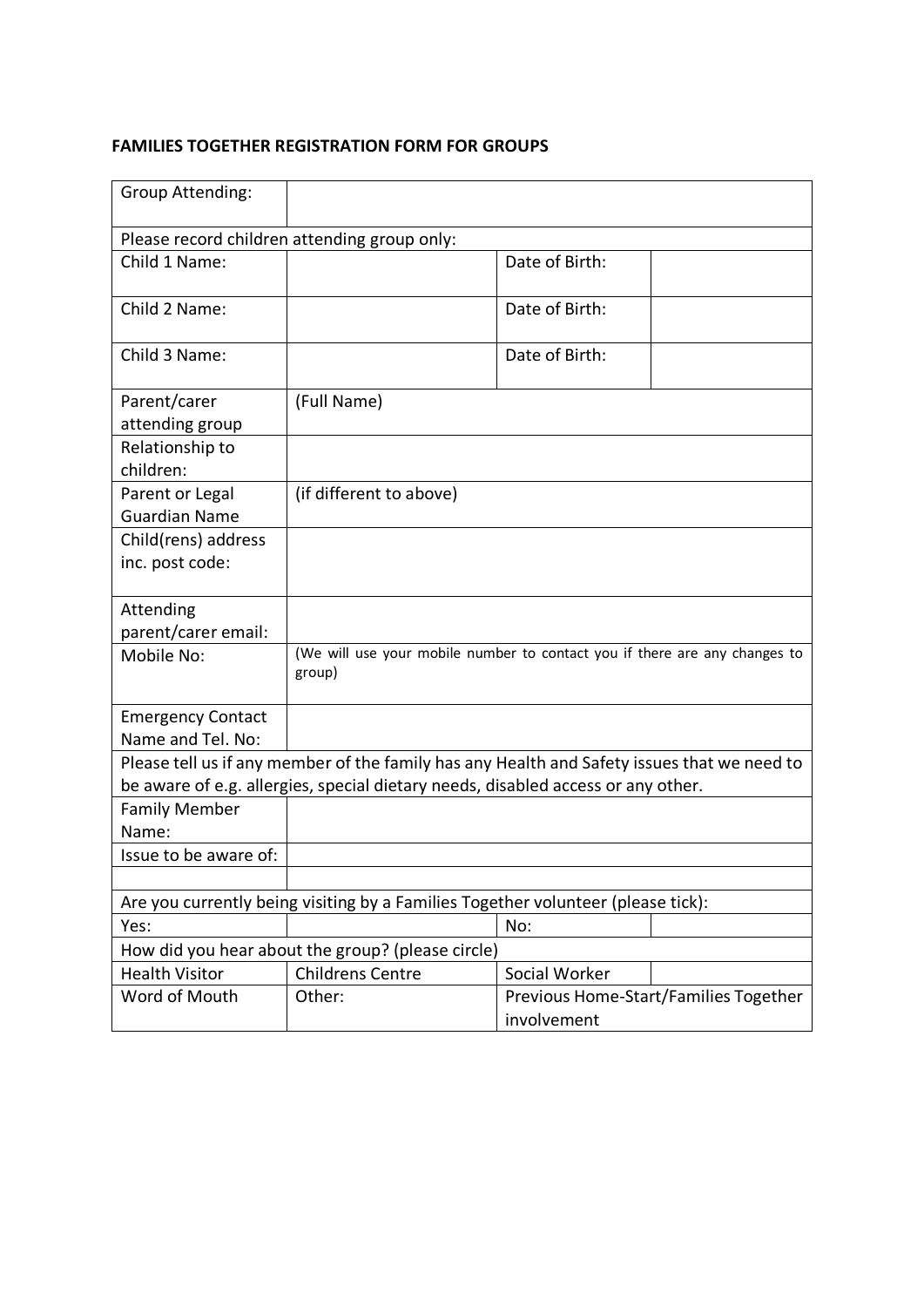### **PHOTOGRAPHY CONSENT (please tick)**

**I hereby give permission for** Families Together to use photographs of me and/or my child(ren) to help promote its work. I would be happy for the photographs to be used for newspaper/magazine articles, publications and leaflets, Social Media and on-line platforms. Please note that from time to time, our funders and other stakeholders may wish to use these photographs to promote their support of Families Together.

**I do not consent to photos of myself or my children being taken.**

| Signed by Parent/Legal Guardian: |  |
|----------------------------------|--|
| <b>Print Name:</b>               |  |
| Date:                            |  |

Please note that Families Together will not release the names of any of the people shown in the photograph. If we do provide a caption to the photograph, it will be a general one.

If you change your mind and would like us to stop using the photographs for any reason, please contact Families Together on 01379 678552 or email office@familiestogethersuffolk.org.uk

### **FAMILY CONSENT SUMMARY**

### **Personal Details Held**

In the course of your time with Families Together we will have some of your personal details kept securely on a file and in electronic format. This information will be what you have consented to send us on our initial referral form to us, and includes:

- Your address and contact details.
- The names and date of births of your children.
- You and your partner's date of birth, gender and ethnicity.
- Details of other professional involved in your family i.e. health visitor, GP, social worker.
- The needs of your family i.e. any medical or social issues.

Through your time here with us may also collect the following (in anonymised format), which will be:

- How you are feeling about being supported by us.
- Your levels of coping on key areas of your family life.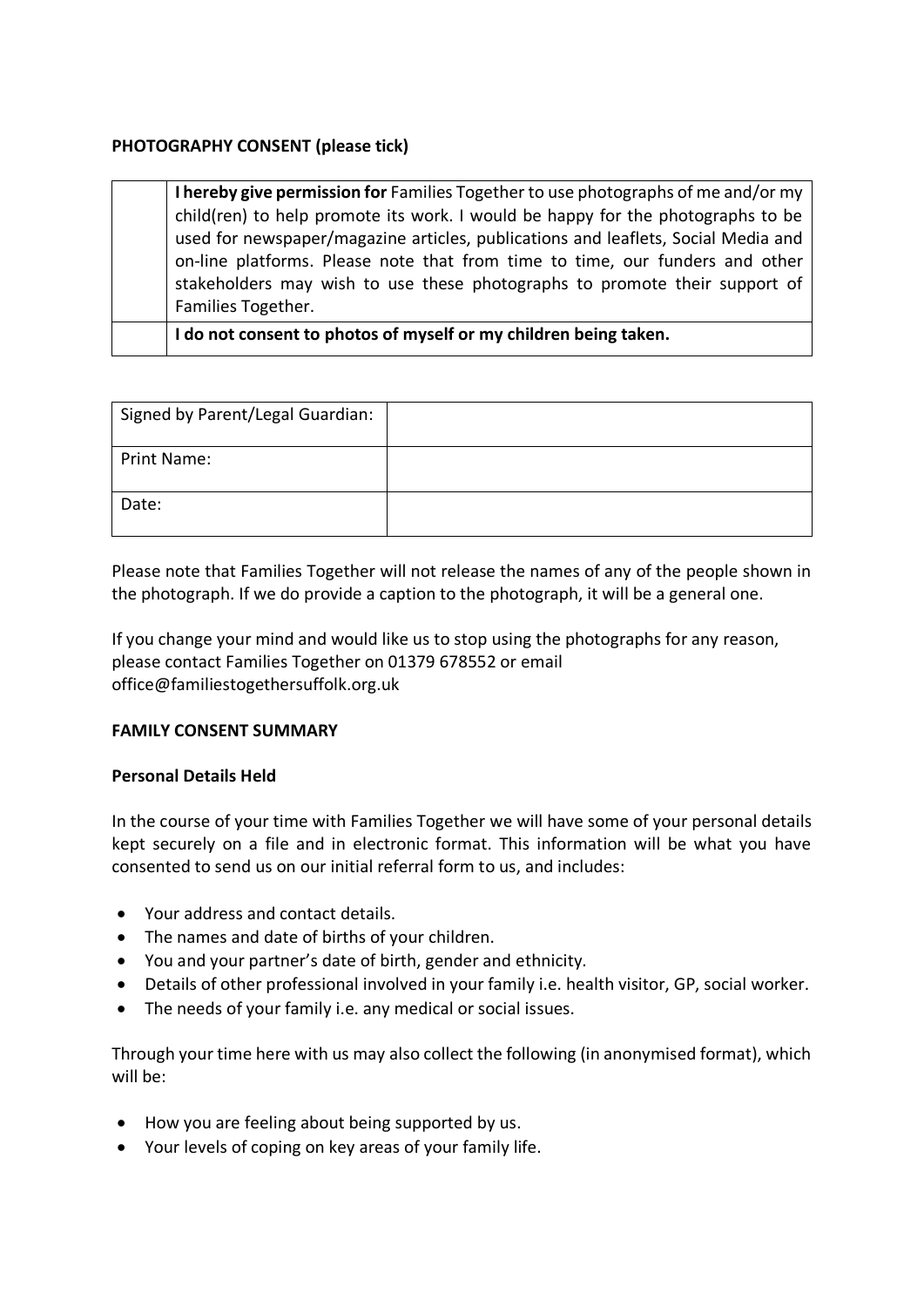- Other areas of coping, development or issues which are directly related to a current project or funder.
- Changes to your health and social needs.
- What your volunteer has been doing during his or her time with your family.
- A risk assessment to highlight any potential risks to us or our volunteers e.g. on-going neigh dispute, dogs, possible parking issues etc

Be assured that we only keep what is necessary in order for us to support your family. As much as possible we limit what we keep and transfer your details into an anonymised number format.

### **Referrals**

It may be that you require assistance from another outside organisation, such as the local food bank, taxi service etc. We will ask your permission before giving them your personal details. We will check that this organisation is compliant with the new data protection procedures before passing your information on.

### **Our Funders' Requirements**

We are a small self-funded local charity and rely solely on donations from grant providers. In turn for their funding they ask us to provide them with data to prove that we are doing what we said we would do. At **no time** are your personal details shared. All information given is in data format for example, we may say that we have supported, 70% of families who suffer with mental ill-health, 60% who feel isolated etc. On occasion, to show our work, we provide an anonymised case study of a family. No names or identifiable information is given, but this is an important way to show what a difference our support can make.

### **Within Families Together**

To ensure that we support your family to the best of our ability, your co-ordinator and volunteer will hold regular meetings to discuss our role within your family. To ensure that we are doing all we can to help you, your co-ordinator is supervised every three months and your situation and support will be discussed. At no time is your information shared with anyone else.

### **Social Care**

If your family is involved with Social Care then we must share information with them and the other professionals involved. Please see your "**welcome sheet**" for more details.

### **Destruction of Personal Data**

Any emails or information that you provide to us will be destroyed as soon as we have used them. Personal details that we keep will be securely destroyed 12 months after your time with us has ended. This increases to 10 years IF there have been formal concerns about the safety of you or your children.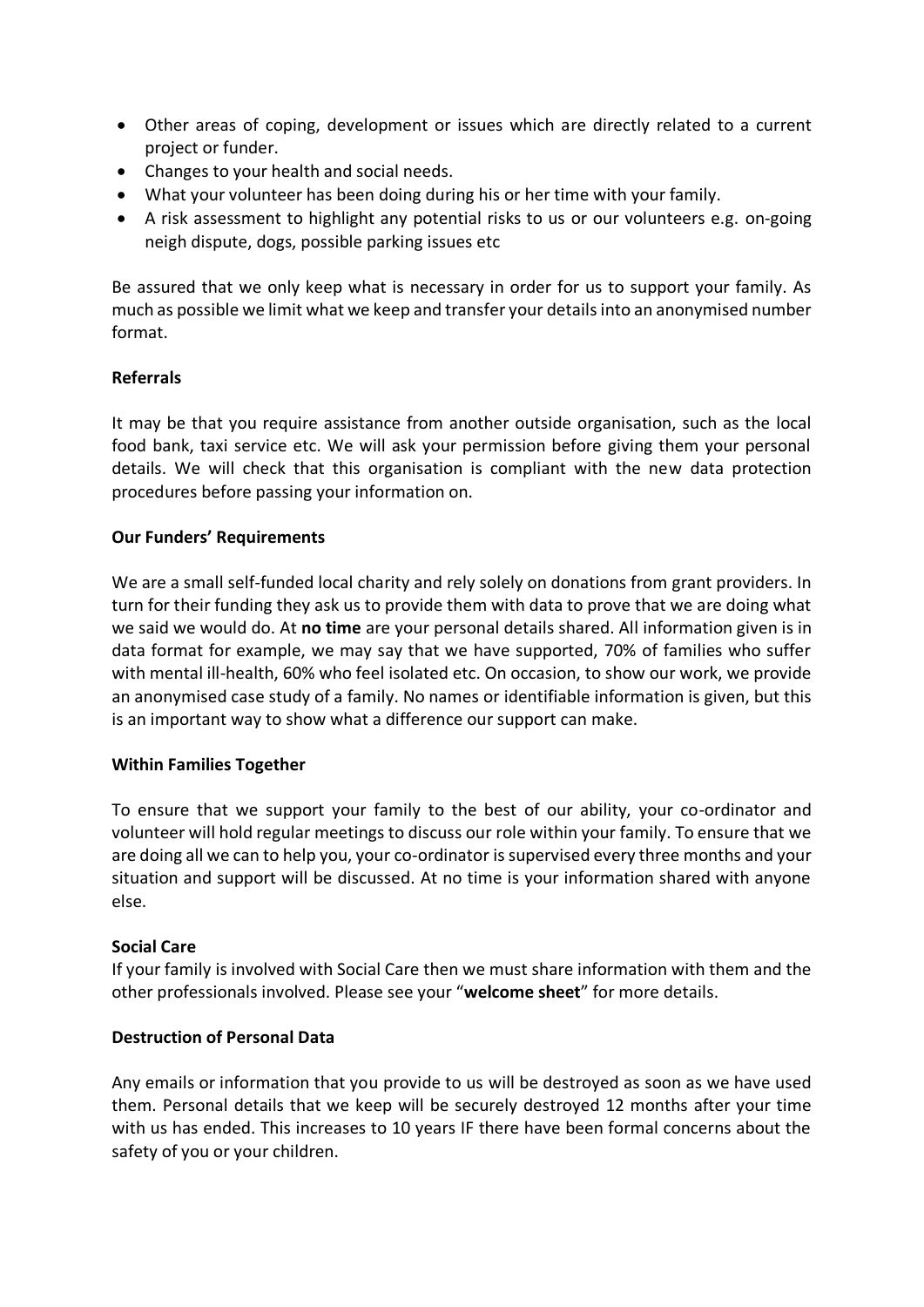### **What you can request, and what you can expect:**

- With identification and 30 days notice, you can request access to your information. This does not include any documents that we have not written. You will not be charged for this.
- That we make any changes to your personal information immediately.
- Object to us sending you anything that you have not requested.
- Request that we delete any information that we hold on you if there is no compelling reason why we have it, or the reason we collected it no longer exists.
- We are required to request renewal of your consent to keep your details every 24 months

There are many other rights now related to your personal data (please see www.ico.org.uk/for-the-public). Families Together has always been very protective of privacy i.e. we have never passed details to third parties without consent nor have we used automated mail shots, and we do not intend to start now!

### **If you are not satisfied:**

Please do tell us if you are not satisfied with the way we have processed your personal data. We will aim to resolve any query or issue you have as soon as possible. If you are still not happy, or wish to raise a further query or complaint you can contact the Information Commissioners Office at https://ico.org.uk/concerns or phone them on 030 123 1113. If you would like to discuss this form in more detail, please do call the office and ask to speak with Angela Dennis, Business Manager

### **PLEASE TICK BOXES THAT YOU CONSENT TO:**

| I confirm that I have read and understand the contents of this privacy notice<br>relating to my personal data as held and processed by Families Together.            |  |
|----------------------------------------------------------------------------------------------------------------------------------------------------------------------|--|
| I consent to my familys' personal details being held in line with this document<br>and understand that only relevant and in-date information should be held.         |  |
| I consent to my anonymised data being collected and used to meet the<br>requirements set out by the funders who enable me to receive Families<br>Togethers' support. |  |
| I understand that I can withdraw my consent at any time.                                                                                                             |  |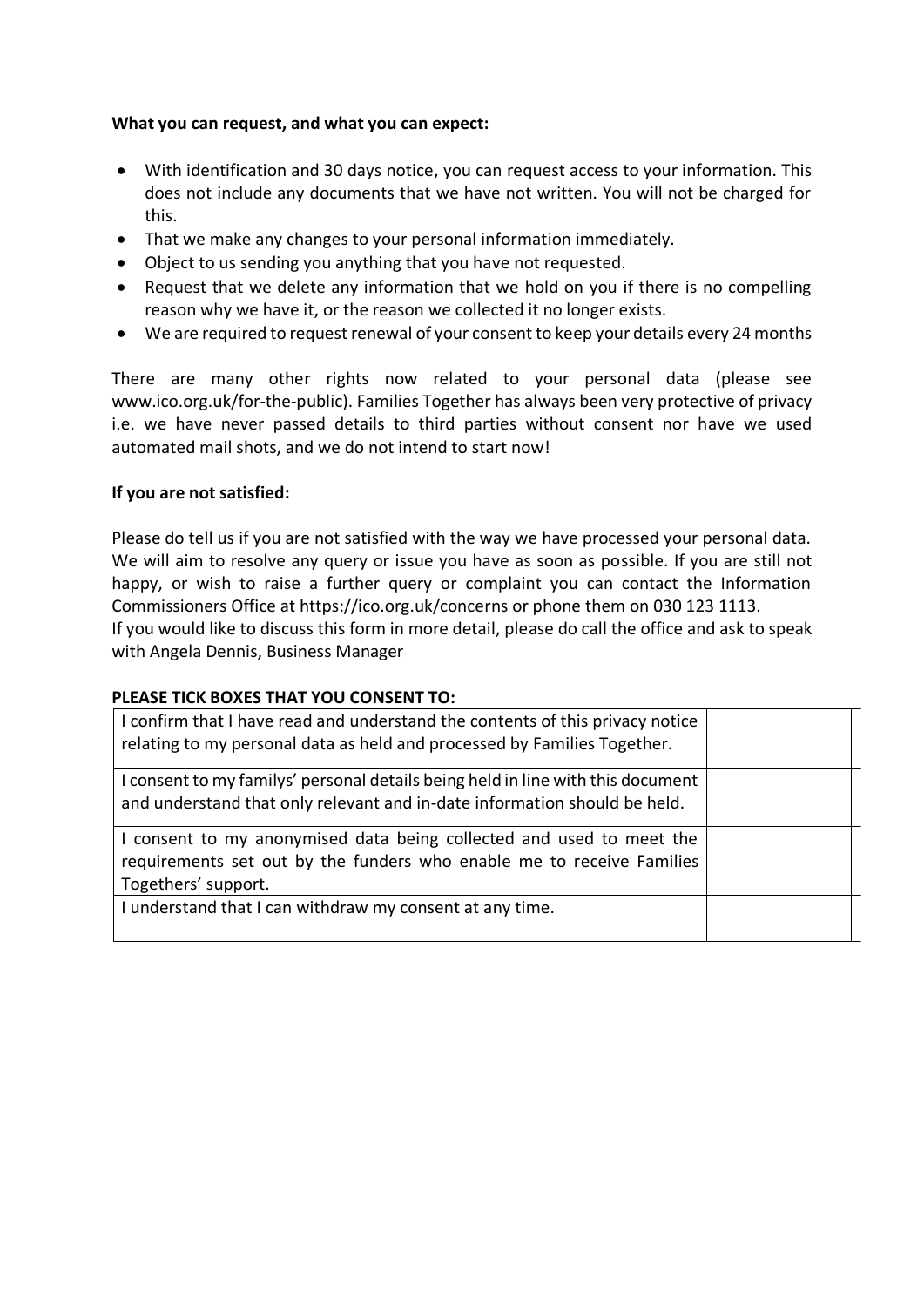# **PRIVACY NOTICE and CONSENT STATEMENT**

In the course of the Organisation and Families Together ("**we**"/"**us**") providing support and friendship to your family and monitoring and evaluating your needs, we collect and hold certain personal information about you. We will only do so with your explicit consent and in accordance with all applicable data protection legislation, including the General Data Protection Regulation.

### **Information Collected**

The personal information collected by us will be limited to that which is essential to allow us to provide the support you require and deserve. This will include:

- Names, genders, addresses, telephone numbers and e-mail addresses.
- Employment, immigration statuses, disabilities (such as physical or learning disabilities) and racial/ethnic origins.
- Data concerning health and sex life (such as substance abuse, domestic abuse, mental health, depression and pregnancy).
- Details of any ancillary support services/agencies being used by the family (such as family GP, health advisors, social workers, mother & baby clinics, children's centres, CAMHS, CPN/mental health, debt counselling, legal support, employment, housing support, education and dentistry).
- In the case of children, additional information as to whether the child is subject to assessment needs (such as TAF/JAF/CAF/UNOCINI) or a child care/protection plan, or is a child in need.

We may also collect information from any individual/agency that has referred your family to us.

### **How we will use your personal information and who it will be shared with:**

### **Internal**

Our volunteers discuss your support with the appropriate organiser/co-ordinators, who in turn discuss your support with their line managers. Discussions take place in a confidential setting, for the purposes of supervision and to ensure the best possible support to your family. Volunteers meeting together for peer support do not share information that may identify, or breach the confidentiality of your family. All information provided to our board of trustees for the purpose of assessing the level of referrals, local trends or case studies shall be anonymised.

### **External**

We will, on an anonymised basis, use your personal information to demonstrate the impact of our services. Any case study information shared will always be on anonymised basis unless we have further explicit consent from you.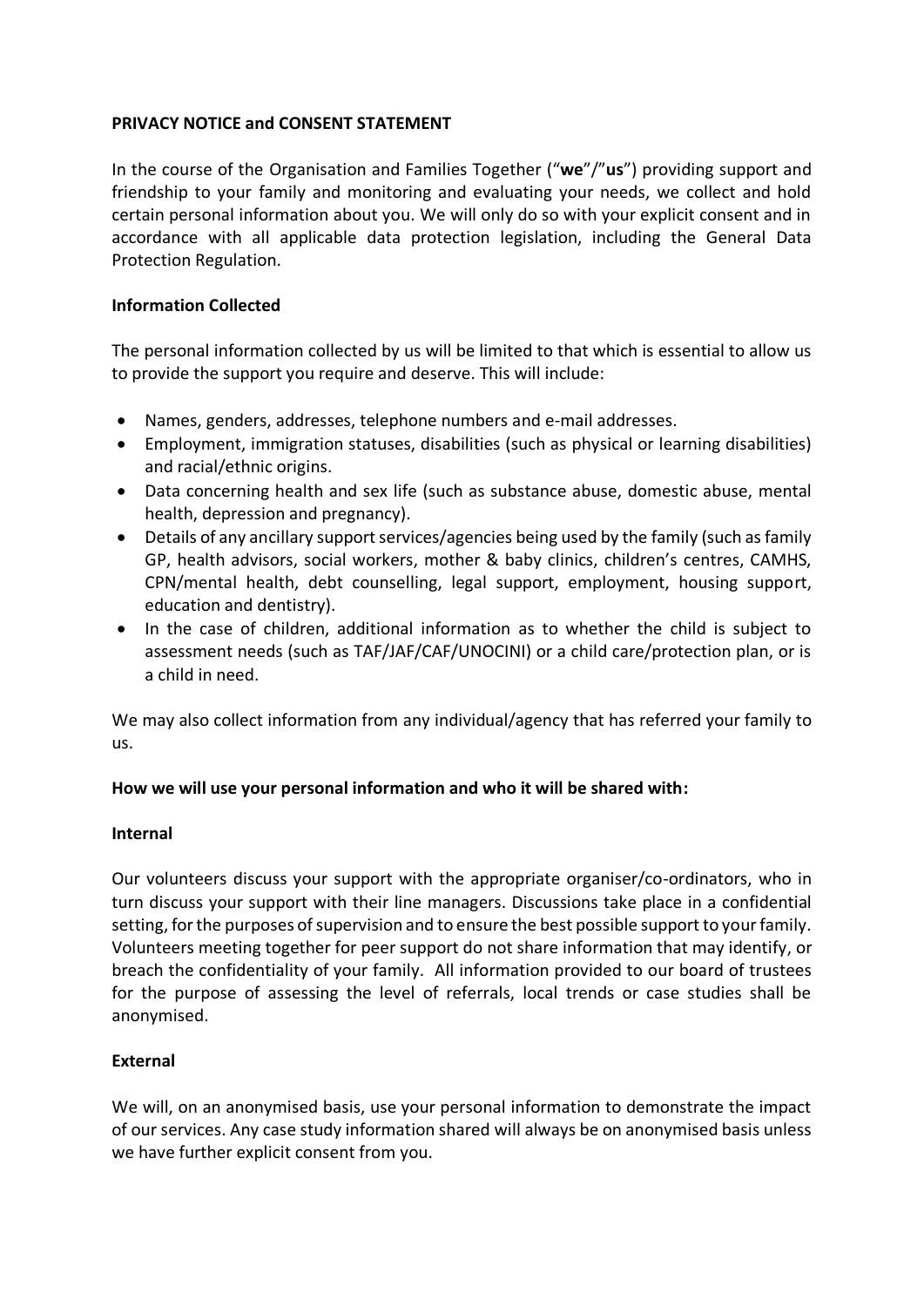We will inform funders and your health visitor (and other agencies involved with your family) that you have sought support from us (including the nature and level of such support) and provide them with statistical and general information. In the event your family has been referred to us, we shall share the same information with your referrer (this will include any changes to the support and informing the referrer when the support comes to an end).

We may share your personal information with Families Together Suffolk for the specific purposes of statistical analysis and the promotion of our work nationally as well as any reporting requirements for funders who support the network on a national level. This will be on a pseudo-anonymised basis (meaning that we will take steps to limit the ability to for your personal information to be identified. This will normally include the anonymization of names and full addresses).

We may share your personal information with our external auditors for quality auditing purposes but only in the presence of your organiser/co-ordinator and only after the auditors have providing us with all necessary written undertakings to preserve the security and confidentiality of your information.

We will share personal information with law enforcement or other authorities if required by applicable law (including, in line with our Safeguarding and Promoting the Welfare of Children/Safeguarding Adults at risks policies, where there are concerns about the safety or wellbeing of a child or adult at risk and it is considered necessary for their welfare and protection).

We will not share your personal information with any other third party without first obtaining your explicit consent.

# **How long your personal information will be kept**

We will keep your personal information after we have finished providing our support to respond to any questions, complaints or claims made by you or on your behalf, to show that we treated you fairly and/or to keep records required by law. We will not keep the information for longer than necessary. We keep different types of information for different lengths of time (further details can be found in our Information Governance Policy which is available on request).

# **Keeping your personal information secure**

We have appropriate security measures in place to prevent your information from being accidentally lost, or used or accessed in an unauthorised way. We limit access to your personal information to those who have a genuine need to know it. Those processing your information will do so only in an authorised manner and are subject to a duty of confidentiality. We also have procedures in place to deal with any suspected data security breach. We will notify you and any applicable regulator of a suspected data security breach where we are legally required to do so.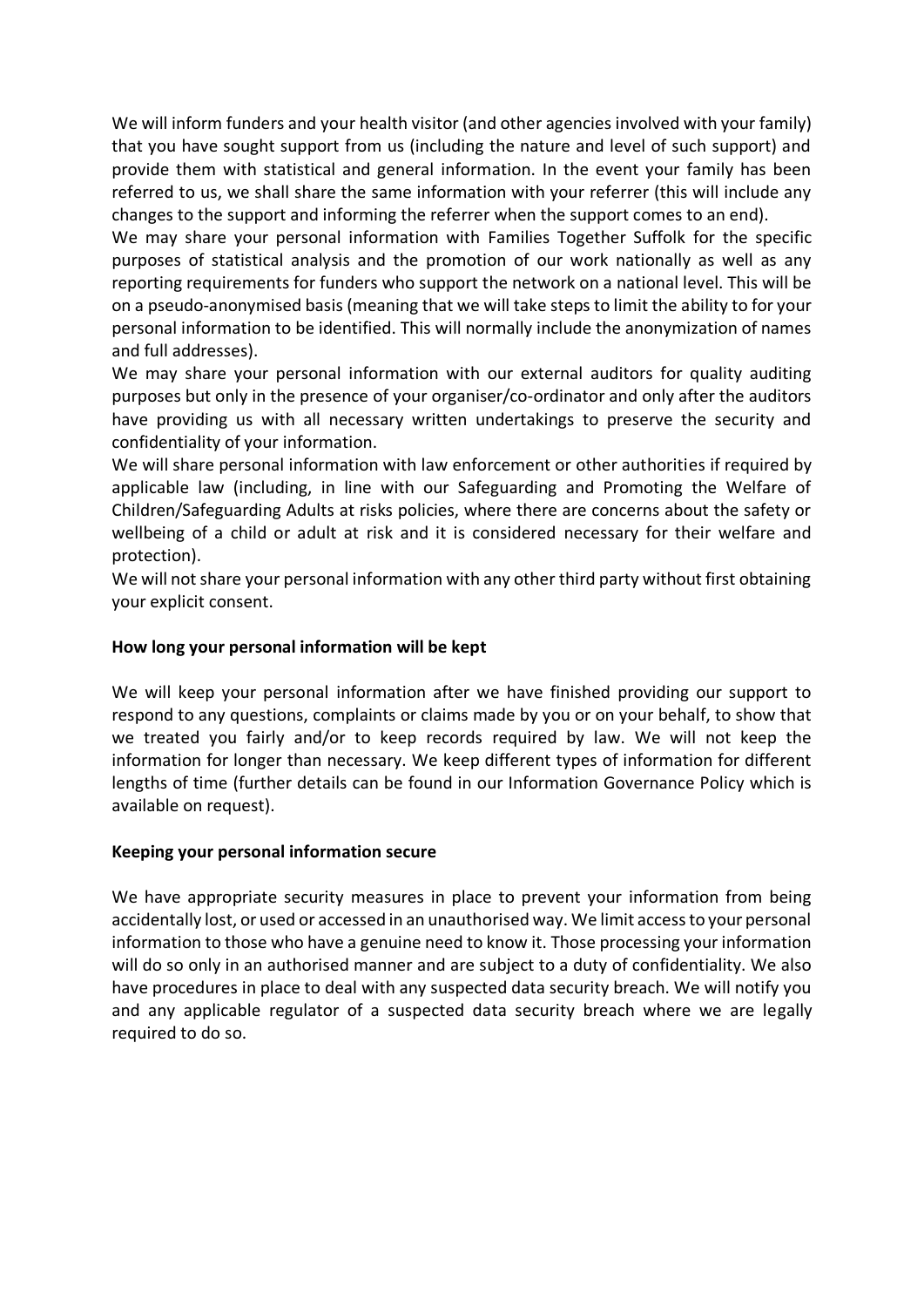### **Your Rights**

You have a number of important rights which you may exercise in relation to your personal information free of charge. In summary, those include rights to:

- access your personal information and to certain other supplementary information that this Privacy Notice is already designed to address;
- require us to correct any mistakes in your information which we hold;
- require the erasure of personal information concerning you in certain situations;
- receive the personal information concerning you which you have provided to us, in a structured, commonly used and machine-readable format and have the right to transmit those data to a third party in certain situations;
- object at any time to the processing of personal information concerning you for direct marketing
- object to decisions being taken by automated means which produce legal effects concerning you or similarly significantly affect you
- object in certain other situations to our continued processing of your personal information; and
- otherwise restrict our processing of your personal information in certain circumstances.

For further information on each of these rights, including the circumstances in which they apply, visit the Information Commissioner's Office ("ICO") website at [https://ico.org.uk/for](https://ico.org.uk/for-the-public/)[the-public/.](https://ico.org.uk/for-the-public/)

If you would like to exercise any of the rights, please email, call or write to us using the details in 'How to contact us' below, let us have enough information to identify you, let us have proof of your identity and address, and let us know the information to which your request relates.

### **How to Complain**

Please report any complaint to the details set out in 'How to contact us' below. We hope we can resolve any query or concern you raise about our use of your information. You also have the right to lodge a complaint with the ICO who may be contacted at [https://ico.org.uk/concerns/](http://ico.org.uk/concerns/) or telephone: 0303 123 1113.

### **How to Contact Us**

Please contact us if you have any questions about this Privacy Notice or the information we hold about you as detailed below:

**Families Together 20 Broad Street Eye Suffolk IP23 7AF** Email: [office@familiestogethersuffolk.org.uk](mailto:office@familiestogethersuffolk.org.uk) Telephone: 01379 678552